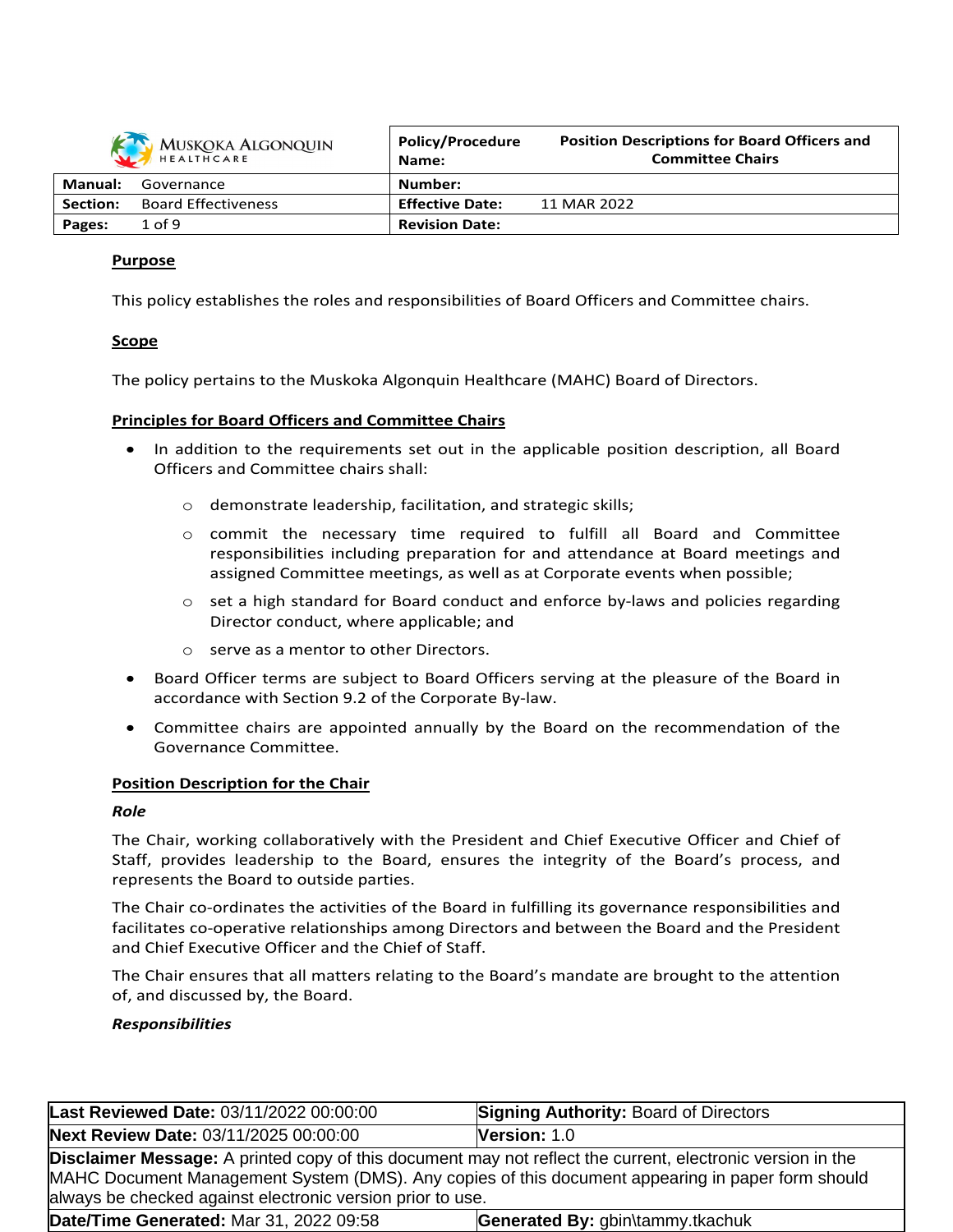

|                 | MUSKOKA ALGONQUIN          | <b>Policy/Procedure</b><br>Name: | <b>Position Descriptions for Board Officers and</b><br><b>Committee Chairs</b> |
|-----------------|----------------------------|----------------------------------|--------------------------------------------------------------------------------|
| Manual:         | Governance                 | Number:                          |                                                                                |
| <b>Section:</b> | <b>Board Effectiveness</b> | <b>Effective Date:</b>           | 11 MAR 2022                                                                    |
| Pages:          | $2$ of 9                   | <b>Revision Date:</b>            |                                                                                |

## *Board Meetings*

- Establish agendas in collaboration with the President and Chief Executive Officer and Vice Chair(s), ensuring alignment with the Board's role and responsibilities, the work plan, and annual Board goals.
- Ensure relevant documents are sent in advance and manage Board meetings in an effective and productive manner.
- Facilitate and advance the business of the Board.
- Ensure broad Director engagement so that all views are considered during decision-making and move Board discussion toward timely and constructive resolution.
- Utilize a practice of referencing Board policies in guiding discussions in order to support the decision-making and monitoring roles of the Board.
- Ensure that a schedule of Board meetings is prepared annually.
- Ensure that meetings are conducted according to applicable laws, by-laws, and governance policies.

#### *Direction*

- Serve as the Board's central point of official communication with the President and Chief Executive Officer and Chief of Staff.
- $\bullet$  In collaboration with the Vice Chair(s), liaise regularly with the President and Chief Executive Officer and Chief of Staff to serve as a resource and advisor on Board expectations, strategic issues, and relationships.
- In collaboration with the President and Chief Executive Officer and Chief of Staff, develop the standards and format for reporting by Committees and the management team which will ensure that the Board has appropriate information to make informed decisions and fulfill its monitoring role.

#### *Performance Evaluation*

 Lead the Performance Management Committee and the Board in monitoring and evaluating the performance of the President and Chief Executive Officer and Chief of Staff through the annual process as outlined in the President and Chief Executive Officer and Chief of Staff Performance Evaluation policy.

# *Work Plan*

 With the assistance of the President and Chief Executive Officer and the Governance Committee, ensure the Board adopts an annual work plan that is consistent with the

| Last Reviewed Date: 03/11/2022 00:00:00                                                                                                                                                                                                                                              | <b>Signing Authority: Board of Directors</b> |  |
|--------------------------------------------------------------------------------------------------------------------------------------------------------------------------------------------------------------------------------------------------------------------------------------|----------------------------------------------|--|
| Next Review Date: 03/11/2025 00:00:00                                                                                                                                                                                                                                                | Version: 1.0                                 |  |
| <b>Disclaimer Message:</b> A printed copy of this document may not reflect the current, electronic version in the<br>MAHC Document Management System (DMS). Any copies of this document appearing in paper form should<br>always be checked against electronic version prior to use. |                                              |  |
| Date/Time Generated: Mar 31, 2022 09:58<br>Generated By: gbin\tammy.tkachuk                                                                                                                                                                                                          |                                              |  |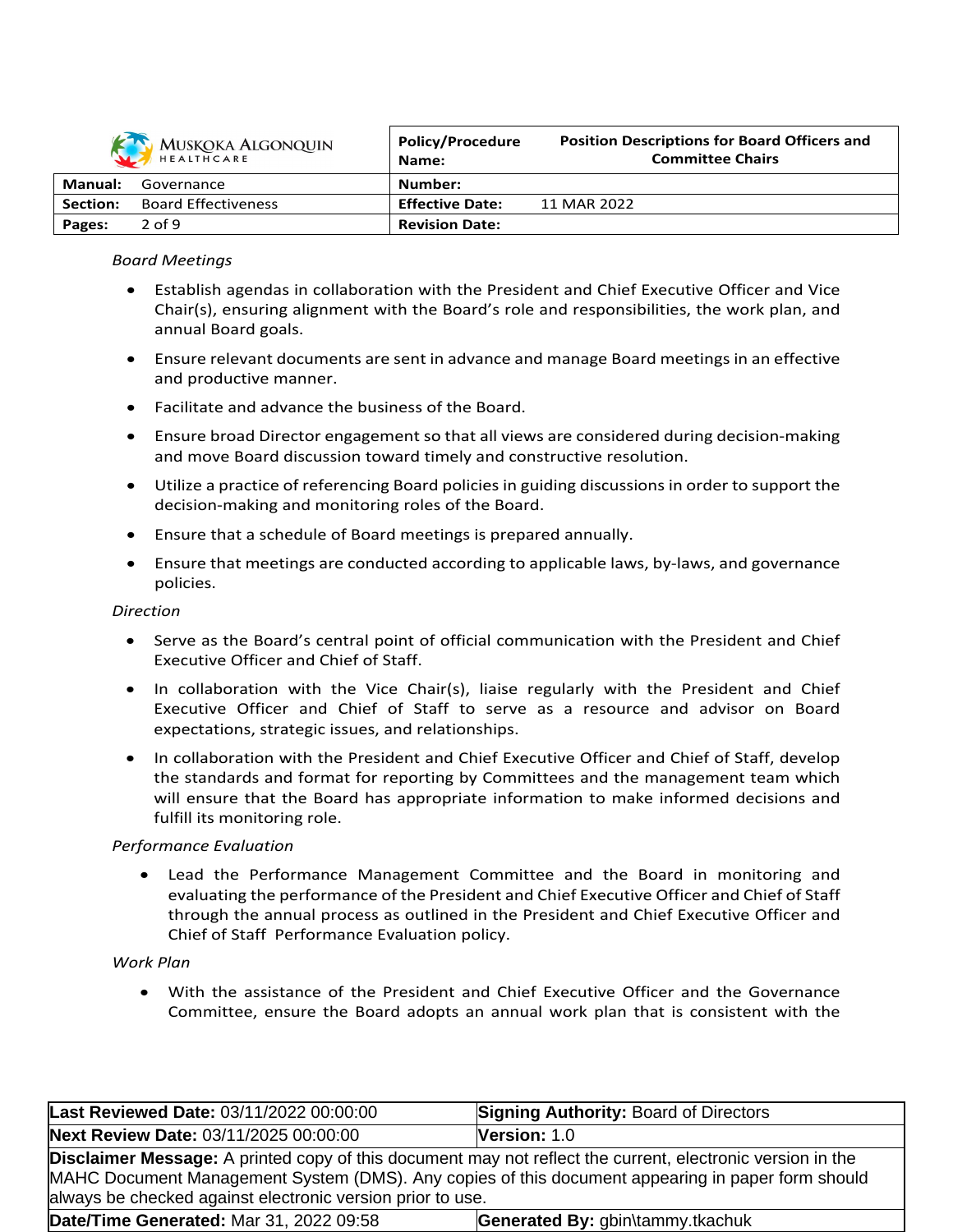

| <b><i>INIUSIQUIA ALGUINQUIN</i></b><br>HEALTHCARE |                            | Name:                  | <b>Committee Chairs</b> |
|---------------------------------------------------|----------------------------|------------------------|-------------------------|
| Manual:                                           | Governance                 | Number:                |                         |
| <b>Section:</b>                                   | <b>Board Effectiveness</b> | <b>Effective Date:</b> | 11 MAR 2022             |
| Pages:                                            | $3$ of $9$                 | <b>Revision Date:</b>  |                         |

**Policy/Procedure**

Corporation's strategic direction, mission and vision and that includes annual goals for the Board that embrace continuous improvement.

**Position Descriptions for Board Officers and**

#### *Committees*

- Serve an *ex-officio* member of all Committees.
- Chair the Performance Management Committee.
- Ensure that the work of Committees is aligned with the Board's role and annual work plan and that the Board respects and understands the role of Committees and does not redo Committee work at the Board level.
- Provide assistance and advice to Committee chairs to ensure that they understand expectations and have the resources required for the performance of their terms of reference.

## *Representation*

- $\bullet$  In collaboration with the Vice Chair(s), ensure that the Board is appropriately represented at hospital functions, at other official functions, and to the public at-large.
- As the official spokesperson for the Board, serve as the Board's primary contact with the media, unless otherwise delegated.

# *Reporting*

- Report regularly and promptly to the Board regarding issues that are relevant to its governance responsibilities.
- Preside over Members' meetings and report to the Members at the annual members' meeting.

#### *Mentorship*

- Ensure that all Directors contribute fully.
- Solicit views from individual Directors from time to time and consult with Directors between Board meetings to ensure they are fully engaged.
- Mentor the Vice Chair(s) and provide ongoing training opportunities on the expectation that the Vice Chair(s) will progress to the office of Chair in the ordinary course (subject to Board approval).

#### *Succession Planning*

 Ensure Board succession planning by ensuring that there are processes in place to recruit, select, and train Directors with the skills, experience, background and qualities required for effective Board governance.

| Last Reviewed Date: 03/11/2022 00:00:00                                                                                                                                                                                                                                              | <b>Signing Authority: Board of Directors</b> |  |
|--------------------------------------------------------------------------------------------------------------------------------------------------------------------------------------------------------------------------------------------------------------------------------------|----------------------------------------------|--|
| Next Review Date: 03/11/2025 00:00:00                                                                                                                                                                                                                                                | Version: 1.0                                 |  |
| <b>Disclaimer Message:</b> A printed copy of this document may not reflect the current, electronic version in the<br>MAHC Document Management System (DMS). Any copies of this document appearing in paper form should<br>always be checked against electronic version prior to use. |                                              |  |
| Date/Time Generated: Mar 31, 2022 09:58<br>Generated By: gbin\tammy.tkachuk                                                                                                                                                                                                          |                                              |  |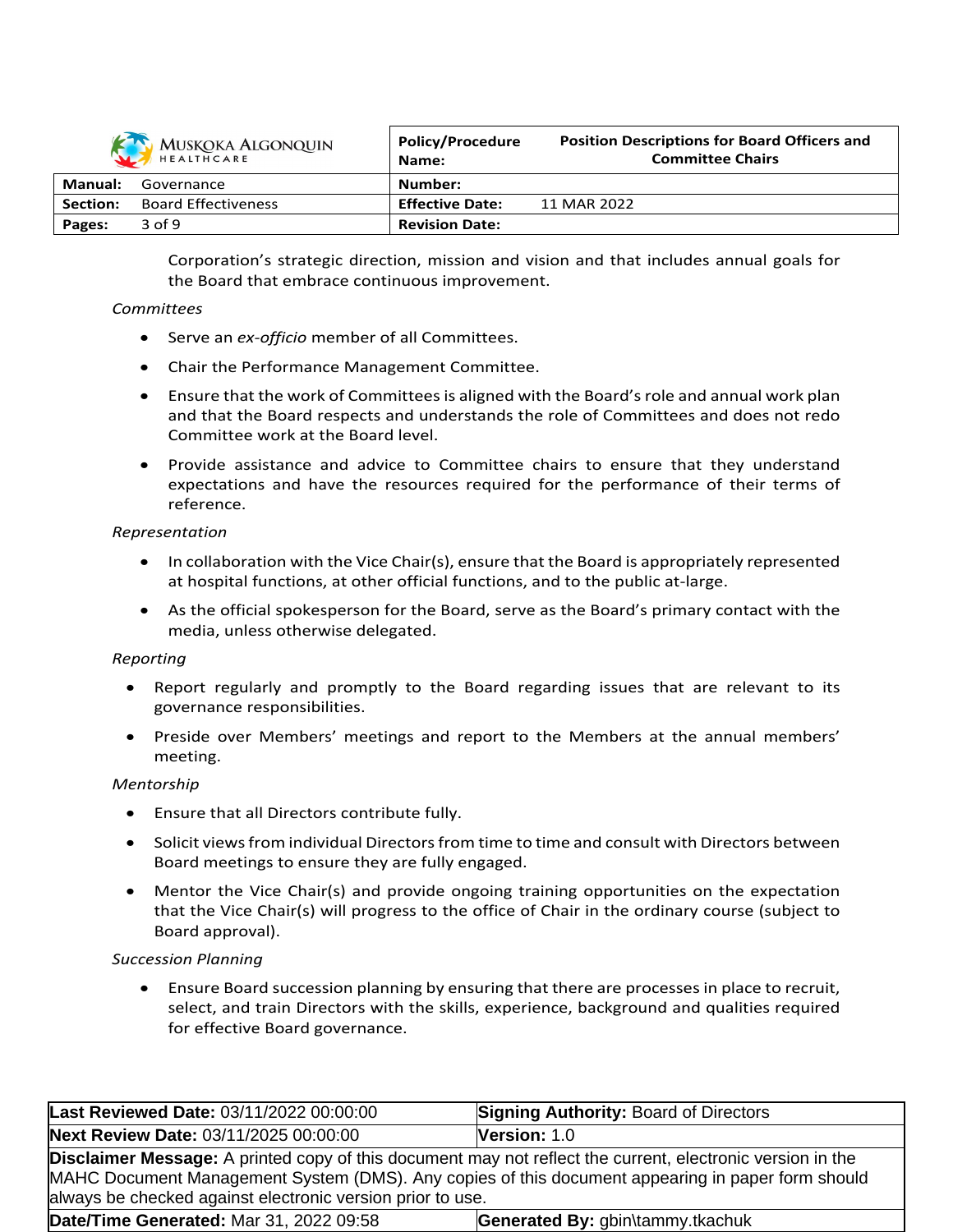

| <b>IVIUSNUNA ALGUNQUIN</b><br>HEALTHCARE |                            | , oney, , , occupi c<br>Name: | <b>Committee Chairs</b> |
|------------------------------------------|----------------------------|-------------------------------|-------------------------|
| Manual:                                  | Governance                 | Number:                       |                         |
| <b>Section:</b>                          | <b>Board Effectiveness</b> | <b>Effective Date:</b>        | 11 MAR 2022             |
| Pages:                                   | 4 of 9                     | <b>Revision Date:</b>         |                         |

**Position Descriptions for Board Officers and**

**Policy/Procedure**

 Be responsible for the completed and ongoing succession plan for the President and Chief Executive Officer and the Chief of Staff.

## *Orientation, Education, and Evaluation*

- Work with the Governance Committee to ensure that Directors have access to appropriate orientation and education.
- Oversee the Board's evaluation process and provide constructive feedback to the Board, individual Directors, Committee chairs, and Committee members.
- Ensure that the Board's governance structures and processes are reviewed, evaluated, and revised from time to time.

# *Qualifications*

The Chair will exhibit the following personal qualities, skills, and experience:

- ability to establish a trusted advisory relationship with the President and Chief Executive Officer, Chief of Staff, and other Directors;
- ability to diplomatically build and achieve consensus within the Board;
- ability to communicate effectively with the Board, the management team, the Ministry of Health, Ontario Health, and the community; and
- substantial Board experience, including experience on Committees.

#### *Term*

Despite annual terms, in furtherance of stable leadership and orderly succession planning, the Chair is expected to serve two one-year terms.

#### **Position Description for the Vice Chair**

#### *Role*

The Vice Chair works collaboratively with the Chair and supports the Chair in fulfilling their responsibilities.

#### *Responsibilities*

#### *Board Chair Substitute*

Perform the duties of the Chair whenever the Chair is absent, unable, or unwilling to act.

#### *Committees*

 Serve as a member of the Performance Management Committee and as a member of all other assigned Committees.

| Last Reviewed Date: 03/11/2022 00:00:00                                                                                                                                                                                                                                              | <b>Signing Authority: Board of Directors</b> |  |
|--------------------------------------------------------------------------------------------------------------------------------------------------------------------------------------------------------------------------------------------------------------------------------------|----------------------------------------------|--|
| Next Review Date: 03/11/2025 00:00:00                                                                                                                                                                                                                                                | Version: 1.0                                 |  |
| <b>Disclaimer Message:</b> A printed copy of this document may not reflect the current, electronic version in the<br>MAHC Document Management System (DMS). Any copies of this document appearing in paper form should<br>always be checked against electronic version prior to use. |                                              |  |
| Date/Time Generated: Mar 31, 2022 09:58<br>Generated By: gbin\tammy.tkachuk                                                                                                                                                                                                          |                                              |  |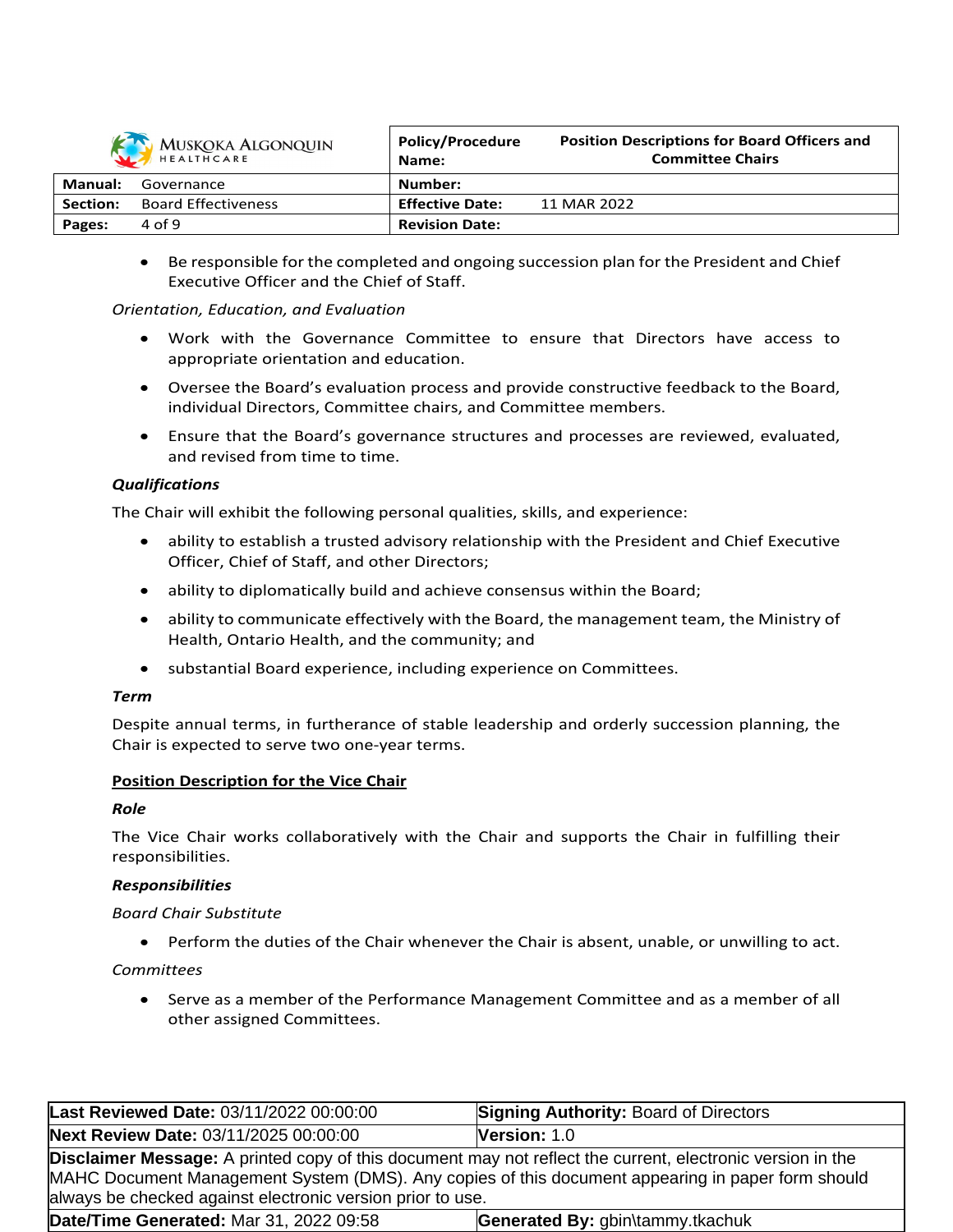

| MUSKOKA ALGONQUIN |                            | <b>Policy/Procedure</b><br>Name: | <b>Position Descriptions for Board Officers and</b><br><b>Committee Chairs</b> |
|-------------------|----------------------------|----------------------------------|--------------------------------------------------------------------------------|
| Manual:           | Governance                 | Number:                          |                                                                                |
| Section:          | <b>Board Effectiveness</b> | <b>Effective Date:</b>           | 11 MAR 2022                                                                    |
| Pages:            | 5 of 9                     | <b>Revision Date:</b>            |                                                                                |

 Attend at least one meeting of every Board Standing Committee during the first two years in the office of Vice Chair.

# *Representation*

• In collaboration with the Chair, ensure that the Board is appropriately represented at hospital functions, at other official functions, and to the public at-large.

## *Communications*

- Work collaboratively with the Chair, the President and the Chief Executive Officer, and the Chief of Staff to monitor, assess, and strategically approach external communications as required.
- Work collaboratively with the Chair, the President and Chief Executive Officer, and the Chief of Staff to monitor the communications plan on a regular basis and ensure it is kept up to date.

# *Qualifications*

The Vice Chair will exhibit the following personal qualities, skills and experience:

- ability to establish a trusted advisory relationship with the President and Chief Executive Officer, Chief of Staff, and other Directors;
- ability to diplomatically build and achieve consensus within the Board;
- ability to communicate effectively with the Board, the management team, the Ministry of Health, Ontario Health, and the community; and
- substantial Board experience, including experience on Committees.

# *Term*

Despite annual terms, in furtherance of stable leadership and orderly succession planning, the Vice Chair is expected to serve two one-year terms, with the option to renew for an additional two one-year terms.

# **Position Description for the Secretary**

#### *Role*

The Secretary reports to the Board and works collaboratively with the Chair to support the Board in fulfilling its fiduciary responsibilities.

| Last Reviewed Date: 03/11/2022 00:00:00                                                                                                                                                                                                                                              | <b>Signing Authority: Board of Directors</b> |  |
|--------------------------------------------------------------------------------------------------------------------------------------------------------------------------------------------------------------------------------------------------------------------------------------|----------------------------------------------|--|
| Next Review Date: 03/11/2025 00:00:00                                                                                                                                                                                                                                                | Version: 1.0                                 |  |
| <b>Disclaimer Message:</b> A printed copy of this document may not reflect the current, electronic version in the<br>MAHC Document Management System (DMS). Any copies of this document appearing in paper form should<br>always be checked against electronic version prior to use. |                                              |  |
| <b>Date/Time Generated: Mar 31, 2022 09:58</b><br>Generated By: gbin\tammy.tkachuk                                                                                                                                                                                                   |                                              |  |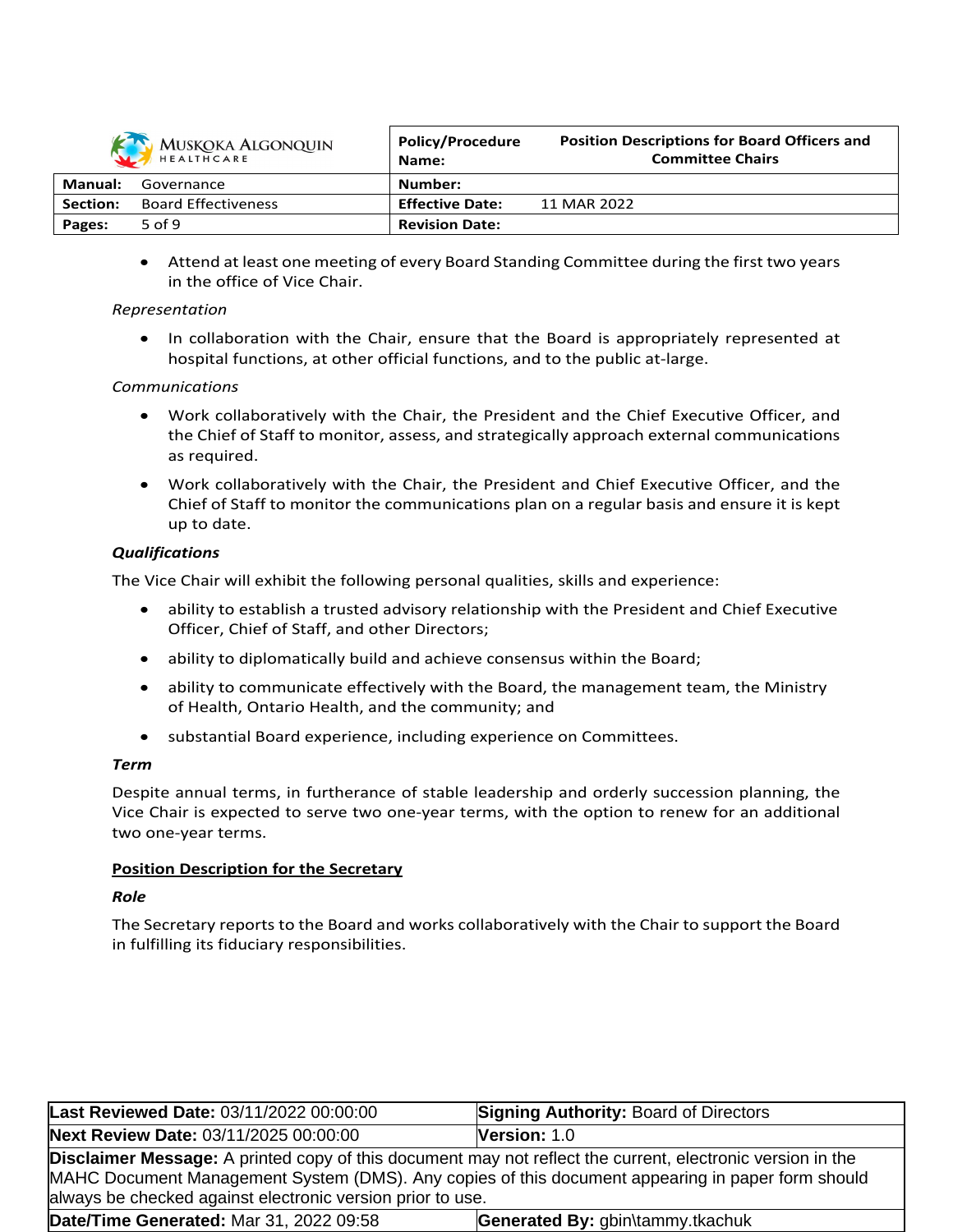

|          | <b><i>IVIOSIONA TEOUNQUIN</i></b><br>HEALTHCARE | Name:                  | <b>Committee Chairs</b> |
|----------|-------------------------------------------------|------------------------|-------------------------|
| Manual:  | Governance                                      | Number:                |                         |
| Section: | <b>Board Effectiveness</b>                      | <b>Effective Date:</b> | 11 MAR 2022             |
| Pages:   | 6 of 9                                          | <b>Revision Date:</b>  |                         |

**Position Descriptions for Board Officers and**

**Policy/Procedure**

#### *Responsibilities*

#### *Board Conduct*

 Support the Chair in upholding by-laws and policies governing Director conduct, with particular emphasis on fiduciary responsibilities.

#### *Meetings*

 Give such notice as is required by the by-laws or by applicable law of all meetings of the Members, the Board, and Committees and attend all such meetings.

#### *Document Management*

- Ensure proper recording and maintenance of minutes of all meetings of the Members, the Board, and Board Committees.
- Attend to correspondence on behalf of the Board.
- Keep a register of the names and addresses of the Directors. Have custody of all minute books, documents, registers and the seal, if adopted, of the Corporation and ensure that the same are maintained as required by applicable law.
- Ensure that all reports are prepared and filed as required by applicable law or requested by the Board.

#### *Trust Instruments and Funds*

- Maintain copies of all testamentary documents and trust instruments by which benefits are conferred upon the Corporation and provide information respecting these to the Office of the Public Guardian and Trustee as required by the *Charities Accounting Act* (Ontario).
- At least semi-annually, provide an accounting to the Board concerning all funds held in trust by the Corporation.

#### *Other*

• Perform such other duties as may be required of the Secretary.

#### *Delegation*

 Delegate the performance of a duty or duties to any person(s) as approved by the Board but retain responsibility for ensuring the proper performance of such duties. If the Secretary is the President and Chief Executive Officer, such delegation is considered to be mandatory when the Board is considering matters relating to the President and Chief Executive Officer.

#### *Qualifications*

| Last Reviewed Date: 03/11/2022 00:00:00                                                                                                                                                                                                                                              | <b>Signing Authority: Board of Directors</b> |  |
|--------------------------------------------------------------------------------------------------------------------------------------------------------------------------------------------------------------------------------------------------------------------------------------|----------------------------------------------|--|
| Next Review Date: 03/11/2025 00:00:00                                                                                                                                                                                                                                                | Version: 1.0                                 |  |
| <b>Disclaimer Message:</b> A printed copy of this document may not reflect the current, electronic version in the<br>MAHC Document Management System (DMS). Any copies of this document appearing in paper form should<br>always be checked against electronic version prior to use. |                                              |  |
| Date/Time Generated: Mar 31, 2022 09:58                                                                                                                                                                                                                                              | Generated By: gbin\tammy.tkachuk             |  |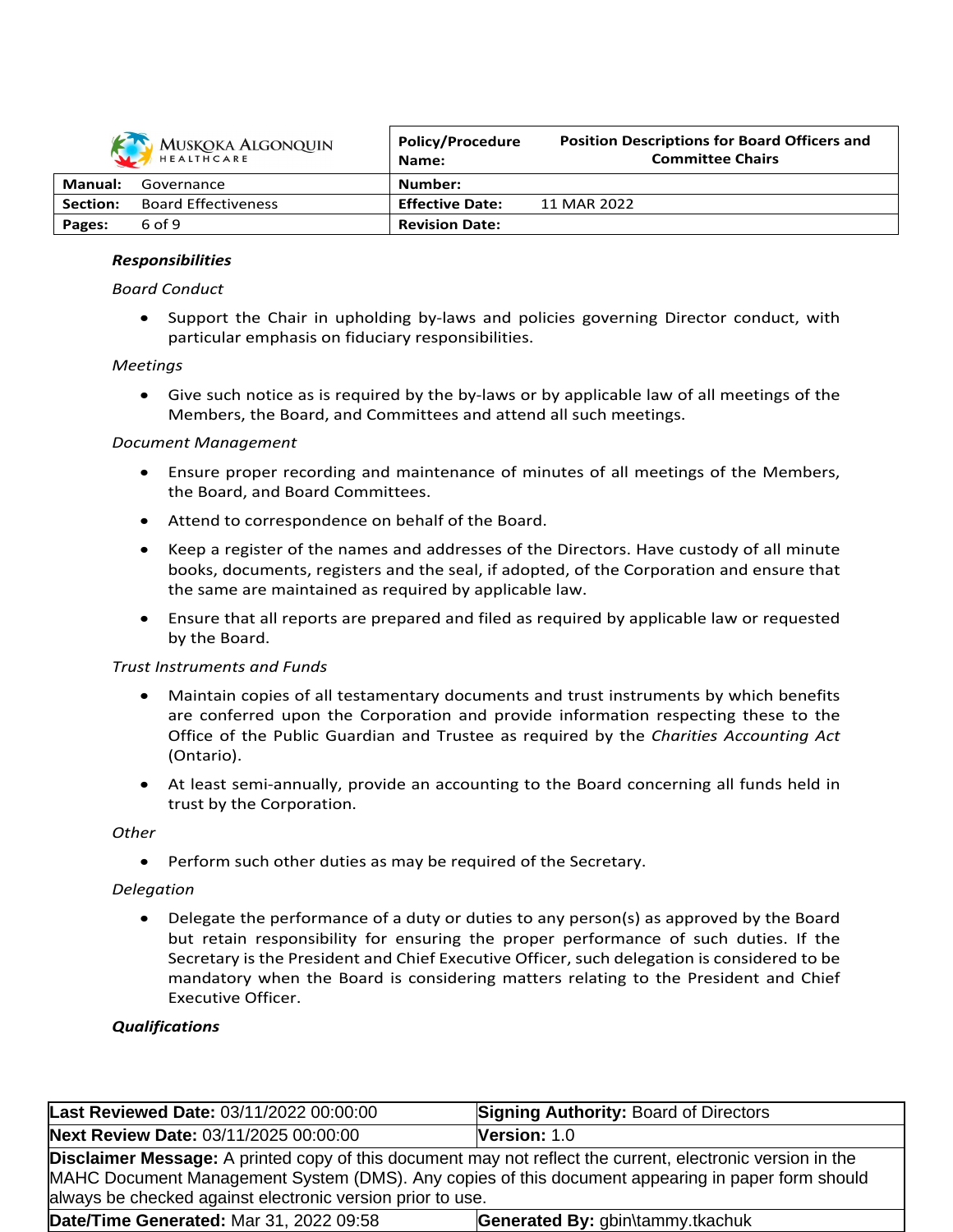

| <b>INIUJILUINT / LLUUINQUIIN</b><br>HEALTHCARE |                            | Name:                  | <b>Committee Chairs</b> |
|------------------------------------------------|----------------------------|------------------------|-------------------------|
| Manual:                                        | Governance                 | Number:                |                         |
| <b>Section:</b>                                | <b>Board Effectiveness</b> | <b>Effective Date:</b> | 11 MAR 2022             |
| Pages:                                         | 7 of 9                     | <b>Revision Date:</b>  |                         |

**Position Descriptions for Board Officers and**

**Policy/Procedure**

The Secretary will exhibit the following personal qualities, skills and experience:

- knowledge of law, regulation, and policy relevant to the Corporation, including legal compliance and reporting requirements; and
- ability to communicate effectively with the Board, the management team, the Ministry of Health, Ontario Health, and the community.

#### *Term*

The Secretary must be appointed annually by the Board for a one-year, renewable term. In accordance with the Corporate By-Law, the President and Chief Executive Officer shall be the Secretary unless otherwise determined by the Board.

#### **Position Description for the Treasurer**

#### *Role*

The Treasurer works collaboratively with the Chair, the President and Chief Executive Officer, and the Chief Financial Officer to support the Board in fulfilling their fiduciary duties.

#### *Responsibilities*

#### *Reporting*

• Keep up to date on audit and financial reporting requirements.

#### *Committees*

 Chair the Resources and Audit Committee and serve as a member of the Performance Management Committee and as a member of all other assigned Committees.

#### *Audited Financial Statements*

 Present to the Members at the annual Members' meeting, the Board-approved audited financial statement of the financial position of the Corporation and the report thereon of the independent auditor.

#### *Qualifications*

The Treasurer will exhibit the following personal qualities, skills and experience:

- experience in finance and/or chartered accountancy;
- ability to diplomatically build and achieve consensus within the Board;
- ability to establish a trusted advisory relationship with the President and Chief Executive Officer and the Chief Financial Officer; and
- ability to make the necessary time commitment and required flexibility in work schedule to meet the requirements of this role.

| Last Reviewed Date: 03/11/2022 00:00:00                                                                                                                                                                                                                                              | <b>Signing Authority: Board of Directors</b> |  |
|--------------------------------------------------------------------------------------------------------------------------------------------------------------------------------------------------------------------------------------------------------------------------------------|----------------------------------------------|--|
| Next Review Date: 03/11/2025 00:00:00                                                                                                                                                                                                                                                | Version: 1.0                                 |  |
| <b>Disclaimer Message:</b> A printed copy of this document may not reflect the current, electronic version in the<br>MAHC Document Management System (DMS). Any copies of this document appearing in paper form should<br>always be checked against electronic version prior to use. |                                              |  |
| Date/Time Generated: Mar 31, 2022 09:58                                                                                                                                                                                                                                              | Generated By: gbin\tammy.tkachuk             |  |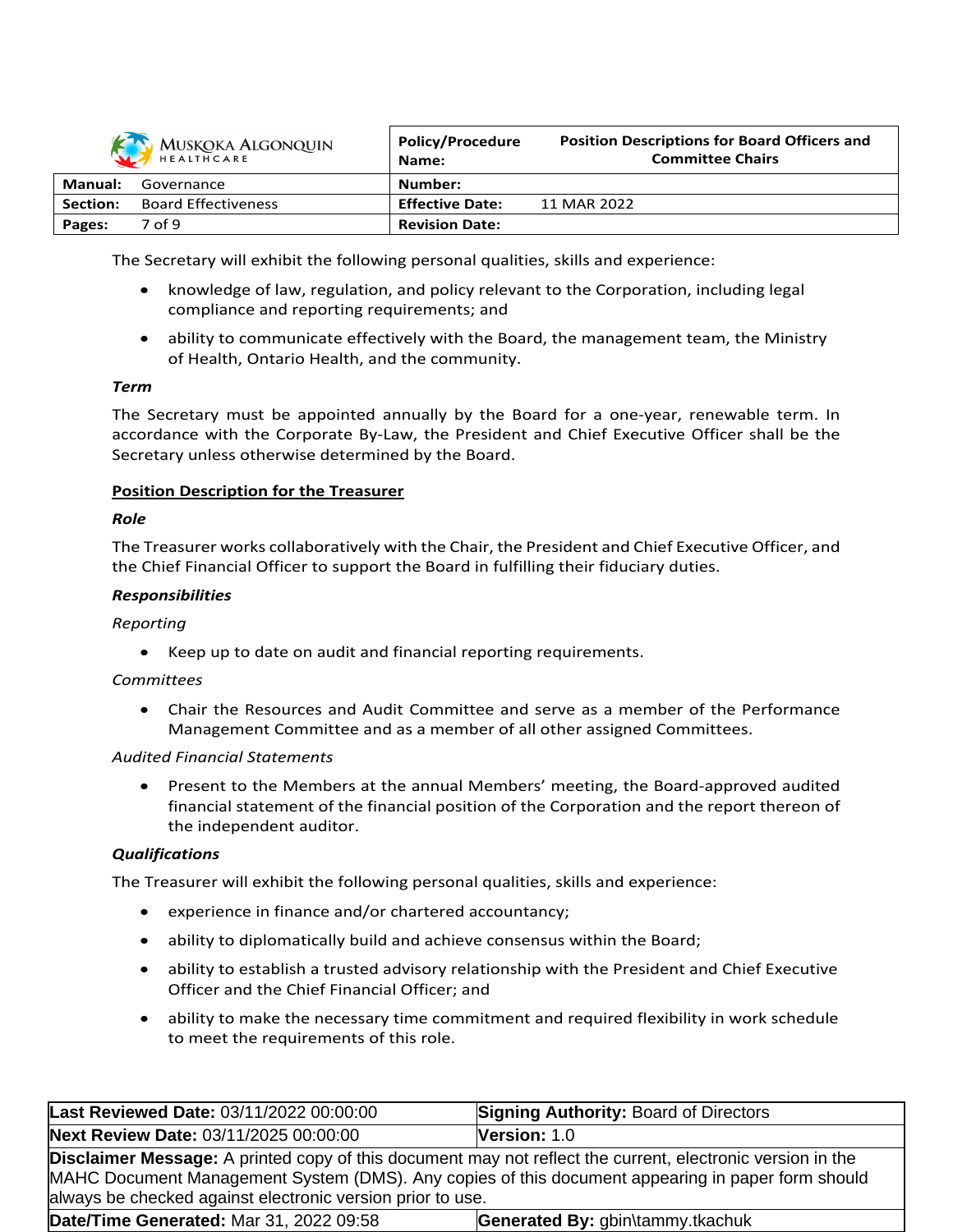| MUSKOKA ALGONQUIN |                            | Policy/Procedure<br>Name: | <b>Position Descriptions for Board Officers and</b><br><b>Committee Chairs</b> |
|-------------------|----------------------------|---------------------------|--------------------------------------------------------------------------------|
| Manual:           | Governance                 | Number:                   |                                                                                |
| Section:          | <b>Board Effectiveness</b> | <b>Effective Date:</b>    | 11 MAR 2022                                                                    |
| Pages:            | 8 of 9                     | <b>Revision Date:</b>     |                                                                                |

## *Term*

Despite annual terms, in furtherance of stable leadership and orderly succession planning, the Treasurer is expected to serve two one-year terms, with the option to renew for an additional two one-year terms.

## **Position Description of a Committee Chair**

#### *Role*

A Committee chair, working collaboratively with the Chair to support the Board in fulfilling its fiduciary duty and with assigned staff support, provides leadership to the Committee. The Committee chair ensures that the terms of reference of the Committee are followed and manages issues to promote effective dialogue.

#### *Responsibilities*

- Develop and review, at least annually, the Committee's terms of reference.
- Establish agendas in collaboration with staff support for Committee meetings.
- With assistance of staff support, develop a work plan for the Committee.
- Effectively lead each Committee meeting in a manner that encourages thoughtful participation and promotes understanding of complex issues.
- Ensure that the Committee has the information required to make decisions effectively.
- Ensure a fair discussion, especially when differences and conflicting opinions arise.
- Advise the Board Chair on key issues addressed by the Committee.
- After each Committee meeting, with the assistance of staff, prepare a report for submission to the Board.
- With the assistance of support staff, prepare an annual report for the Board that includes the objectives and outcomes achieve by the Committee over the past year.

| Last Reviewed Date: 03/11/2022 00:00:00                                                                                                                                                                                                                                              | <b>Signing Authority: Board of Directors</b> |  |
|--------------------------------------------------------------------------------------------------------------------------------------------------------------------------------------------------------------------------------------------------------------------------------------|----------------------------------------------|--|
| Next Review Date: 03/11/2025 00:00:00                                                                                                                                                                                                                                                | Version: 1.0                                 |  |
| <b>Disclaimer Message:</b> A printed copy of this document may not reflect the current, electronic version in the<br>MAHC Document Management System (DMS). Any copies of this document appearing in paper form should<br>always be checked against electronic version prior to use. |                                              |  |
| Date/Time Generated: Mar 31, 2022 09:58                                                                                                                                                                                                                                              | Generated By: gbin\tammy.tkachuk             |  |